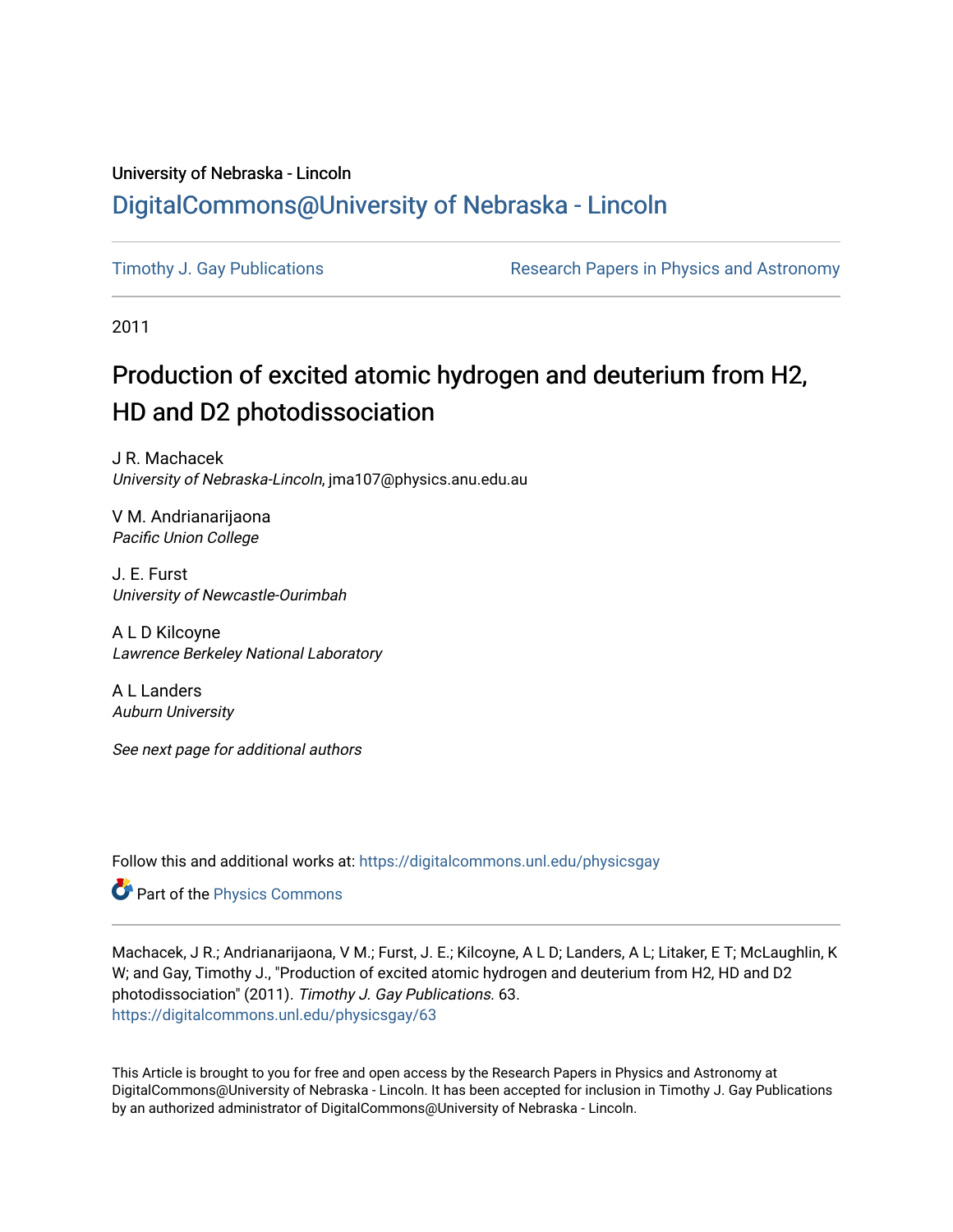#### Authors

J R. Machacek, V M. Andrianarijaona, J. E. Furst, A L D Kilcoyne, A L Landers, E T Litaker, K W McLaughlin, and Timothy J. Gay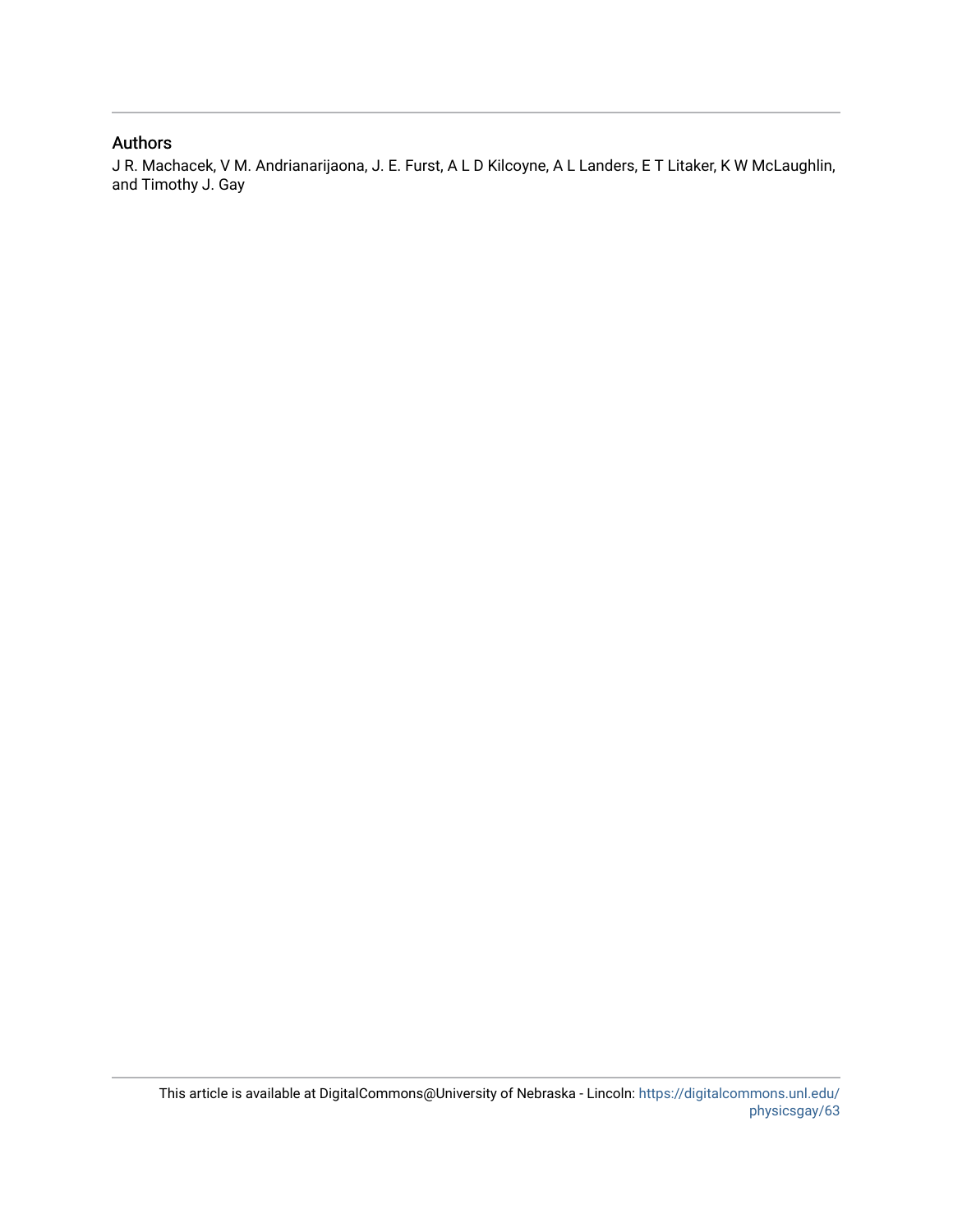<span id="page-2-0"></span>J. Phys. B: At. Mol. Opt. Phys. **44** (2011) 045201 (7pp) [doi:10.1088/0953-4075/44/4/045201](http://dx.doi.org/10.1088/0953-4075/44/4/045201)

# **Production of excited atomic hydrogen** and deuterium from H<sub>2</sub>, HD and D<sub>2</sub> **photodissociation**

#### **J R Machacek**1,2**, V M Andrianarijaona**3**, J E Furst**4**, A L D Kilcoyne**5**, A L Landers**6**, E T Litaker**1**, K W McLaughlin**<sup>7</sup> **and T J Gay**<sup>1</sup>

<sup>1</sup> Behlen Laboratory of Physics, University of Nebraska, Lincoln, NE 68588, USA

<sup>2</sup> Australian National University, Canberra, ACT 2601, Australia

<sup>3</sup> Department of Physics, Pacific Union College, Angwin, CA 94508, USA

<sup>4</sup> School of Mathematical and Physical Sciences, University of Newcastle-Ourimbah, NSW 2258, Australia

<sup>5</sup> Lawrence Berkeley National Laboratory, Berkeley, CA 94720, USA

<sup>6</sup> Allison Laboratory, Auburn University, Auburn, AL 36849-5311, USA

<sup>7</sup> Department of Physics and Engineering, Loras College, Dubuque, IA 52001, USA

E-mail: [jma107@physics.anu.edu.au](mailto:jma107@physics.anu.edu.au)

Received 25 August 2010, in final form 16 December 2010 Published 28 January 2011 Online at [stacks.iop.org/JPhysB/44/045201](http://stacks.iop.org/JPhysB/44/045201)

#### **Abstract**

We have measured the production of Lyman  $\alpha$  and Balmer  $\alpha$  fluorescence from atomic H and D for the photodissociation of  $H_2$ , HD and  $D_2$  by linearly-polarized photons with energies between 22 and 64 eV. We discuss systematic uncertainties associated with our data, and compare our results with previous experimental results and *ab initio* calculations of the dissociation process. We comment on the discrepancies.

(Some figures in this article are in colour only in the electronic version)

#### **1. Introduction**

When vacuum-ultraviolet (VUV) light dissociates  $H_2$ , fluorescence from excited H photofragments can result. Recent experiments done at BESSY [\[1\]](#page-7-0), Trieste [\[2](#page-7-0)], KEK [\[3](#page-7-0)] and the Advanced Light Source (ALS) [\[4\]](#page-7-0) have measured the production of Lyman  $\alpha$  (Ly $\alpha$ ,  $n = 2 \rightarrow n = 1$ , 122 nm) and Balmer  $\alpha$  (H $\alpha$ ,  $n = 3 \rightarrow n = 2$ , 656 nm) fluorescence as a function of the energy of the incident VUV light. These excitation functions are characterized by a broad maximum from 30 to 60 eV with substructure corresponding to different channels for the production of excited photofragments.

Excited H atoms are produced via (1) singly-excited molecular states which dissociate, (2) direct 'non-resonant' production of excited  $H_2^+$  which dissociate, or  $(3a$ *c*) intermediate 'resonant' excitation of doubly-excited (super-excited) 'Q' states, followed by autoionization into dissociative excited states of  $H_2^+$  or dissociation into excited fragments:

$$
\gamma + H_2 \to H_2^* \to H(1) + H(n)
$$
 (14.7 eV) (1)

$$
\to H_2^{**} + e^- \to H(n) + H^+ + e^- \qquad (\sim 36 \text{ eV}) \tag{2}
$$

$$
\rightarrow H_2^{**} \rightarrow H_2^{**} + e^- \rightarrow H(n) + H^+ + e^- \quad (\sim 31 \text{ eV}) \tag{3a}
$$

$$
\rightarrow H(n) + H^{+} + e^{-} \qquad (\sim 31 \text{ eV}) \tag{3b}
$$

$$
\rightarrow H(n) + H(n') \qquad (\sim 25 \text{ eV}) \tag{3c}
$$

where the energies in parentheses are the threshold values for the respective channels. For incident photon energies below 35 eV, the Q-state channels are the predominant mechanism for the production of excited photofragments. Above 40 eV, most fluorescence results from direct production of excited  $H_2^+$ [\[4–8](#page-7-0)].

Dissociation of  $H_2$  by VUV light is the most fundamental photochemical reaction. It plays an important role in the dynamics of the interstellar medium, atmospheres and plasmas [\[9](#page-7-0)[–11](#page-8-0)]. While simple in concept, its theoretical description is difficult, owing in large part to the competing intermediate channels involved, the interplay between autoionization and

0953-4075/11/045201+07\$33.00 1 © 2011 IOP Publishing Ltd Printed in the UK & the USA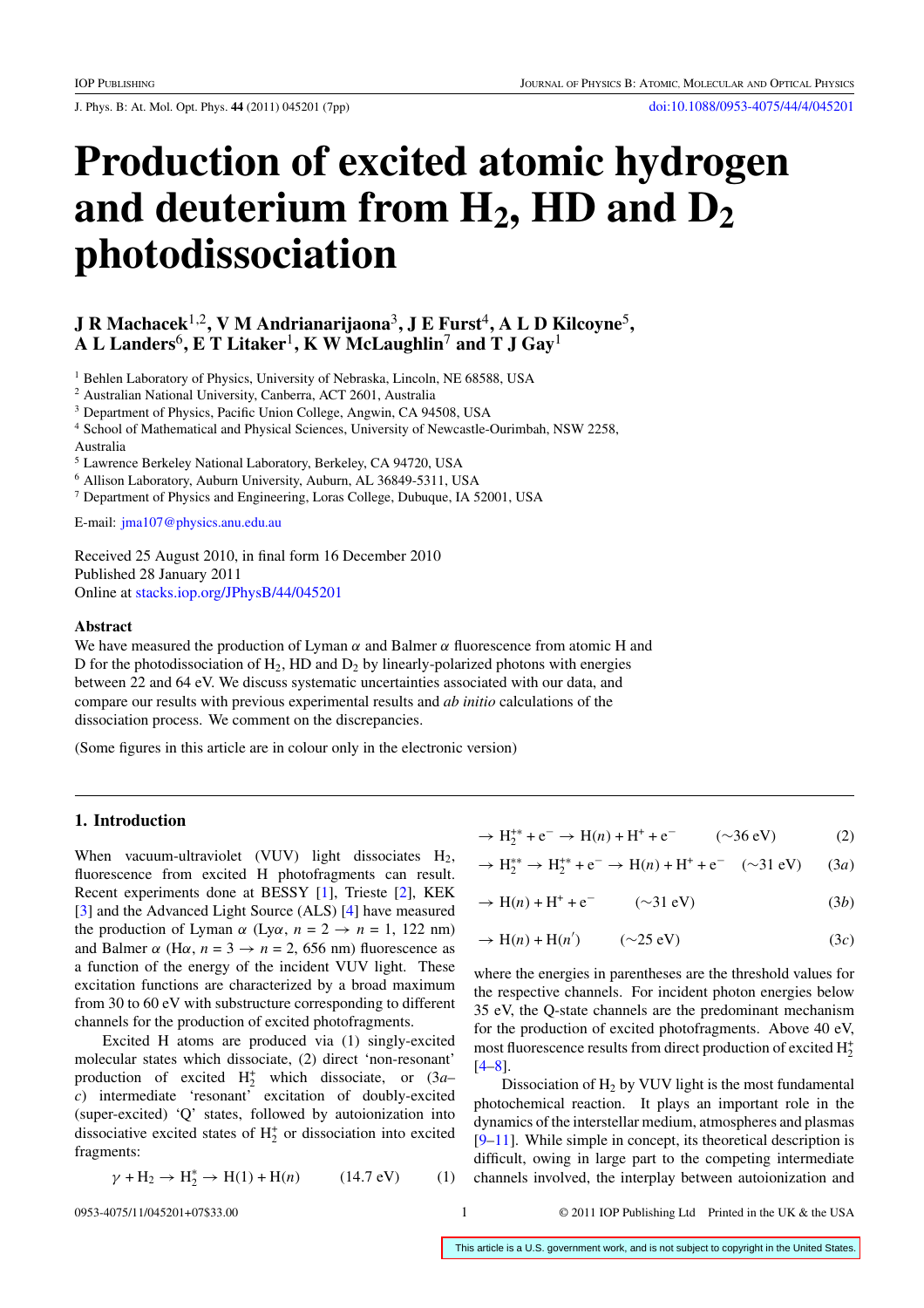direct dissociation into neutral excited photofragments, and the multiple degeneracies of the asymptotic atomic energy levels [\[12](#page-8-0), [13\]](#page-8-0). Thus, while heuristic fits of Franck–Condon excitation profiles to previous excitation function data have been good [\[7\]](#page-7-0), *ab initio* calculations of the same data have not been available until recently [\[4](#page-7-0)]. Moreover, the assumptions necessary to produce good fits to the data are inconsistent with these theoretical predictions. The situation is exacerbated by the fact that different experimental data sets are in poor agreement [\[4](#page-7-0)].

In an attempt to resolve some of these issues, we have measured the excitation functions for Ly*α* and H*α* light emitted from either excited H or D atoms following the photodissociation of  $H_2$ , HD and  $D_2$ . We have paid particular attention to the various systematic effects which affect these measurements. All available experimental data sets are compared to current theoretical calculations for Ly*α* and H*α* production [\[4](#page-7-0)].

#### **2. Experiment and systematics**

These experiments were performed on the atomic, molecular and optical physics beam line (10.0.1.2) of the ALS at the Lawrence Berkeley National Laboratory (LBNL) in much the same way as previously described [\[4\]](#page-7-0). The beam line used a grazing-incidence spherical-grating monochromator (SGM) containing a grating with 380 lines mm−1. The photon energy was scanned from 22 to 64 eV with a constant resolution of 40 meV and a constant step size of 400 meV. This was achieved by adjusting the entrance and exit slits of the monochromator at each energy to obtain the desired resolution. The incident photon flux was produced by an undulator and had a linear polarization of greater than 99% in the horizontal plane. This flux was monitored by a NIST-calibrated photodiode (IRD SXUV100).

In the experimental setup shown schematically in figure 1, the incident linearly-polarized photon flux was collimated to a beam approximately 1 mm in diameter which intersected a gas cell containing  $H_2$ , HD or  $D_2$ . The stainless steel cell was 30 cm in diameter and 29 cm tall and was flooded with a gas and directly pumped. This continuously flowing system provided stable pressures over the course of many hours. Two optical detection systems were used to collect light. Both were placed at the magic angle of 54.7◦ with respect to the incident flux polarization axis. Thus, the signal measured at each detector was proportional to the cross section and no polarization correction was required. The H*α* detector had an optical train with a solid angle acceptance of 0.052 sr consisting of a GaAs photocathode photomultiplier tube (Hamamatsu R943-02) and an interference filter with a center-wavelength of  $656.38 \pm 0.46$  nm (Andover 010FC12-50/6562). The Ly*α* detector with a solid angle of 0.078 sr comprised a channel-electron photomultiplier (PerkinElmer C1911P) with an integrated  $MgF_2$  window which limited the detector's sensitivity to photons with wavelengths between 115 and 200 nm. Both detectors viewed an ∼1 cm section of the photon beam.



**Figure 1.** Schematic top view of apparatus. The electric field of the incident photon beam is in the plane of the Ly*α* and H*α* detectors. The incident photon beam is collimated upstream of the gas cell and monitored downstream from the gas cell by a photodiode (see the text). Both Ly*α* and H*α* detectors are positioned at the 54.7◦ magic angle with respect to the photon beam polarization axis.

The base pressure of the gas cell was  $1.0 \times 10^{-7}$  Torr. At this pressure, the observed background signal from the Ly*α* detector was due to the production of excited atomic N from photodissociation of N<sub>2</sub> [\[14](#page-8-0)]. The H $\alpha$  background was approximately flat over the energy range of interest. These backgrounds were subtracted from their respective signals. The fluorescent signals from the Ly*α* and H*α* channels were normalized to the photodiode (IRD SXUV100) current.

The uniform target gas pressure in the cell was kept at or below  $10^{-4}$  Torr to minimize the effects of quenching collisions with  $H(2s)$  atoms  $[4, 15, 16]$  $[4, 15, 16]$  $[4, 15, 16]$  $[4, 15, 16]$  $[4, 15, 16]$ :

$$
H_2 + H(2s) \to H_2 + H(2p) \to H_2 + H(1) + \gamma (122 \text{ nm}).
$$
\n(4)

Since the H(2s) production cross section might have a different energy dependence than that of the Ly*α* excitation functions we wish to measure, it is important to ensure that this process does not affect our data. An estimate of the Ly*α* flux due to quenching can be made from the quenching probability (*σnl*) for a given target density *n* and interaction length *l*. Using the collisional quenching cross section  $\sigma$  for the H(2s) [\[15,](#page-8-0) [16\]](#page-8-0) and the radius of the chamber, 15 cm, as the maximum possible path length, we find the quenching probability to be  $10^{-3}$  for 10−<sup>5</sup> Torr of H2. To confirm that quenching was negligible, we measured the Ly $\alpha$  excitation function with H<sub>2</sub> cell pressures ranging from  $10^{-4}$  to  $10^{-6}$  Torr and observed no changes in its shape. We also did Monte Carlo simulations of process (4) in our experiment that showed quenching to be negligible. Indeed, the reason we replaced the effusive  $H_2$  jet used in earlier work with a static gas cell was to improve the reliability of our Monte Carlo simulations. All of these results are consistent with earlier measurements discussed in [\[4\]](#page-7-0) in which no shape change in the Ly*α* excitation function was observed for estimated effusive target densities between  $10^{-2}$  and  $10^{-5}$  Torr.

Although the incident VUV light was produced by an undulator and passed through a monochromator, it contained higher order components. In our experiment, baffles were used downstream of the exit slit of the SGM to suppress offaxis even harmonics. On-axis odd orders were suppressed by Al foil filters from the Lebow Company. Several runs were made with a 0.1  $\mu$ m filter; most were made with a composite filter comprising a 0.1  $\mu$ m and 0.15  $\mu$ m foil stacked together. The transmission curves for the 0.1 and 0.25  $\mu$ m composite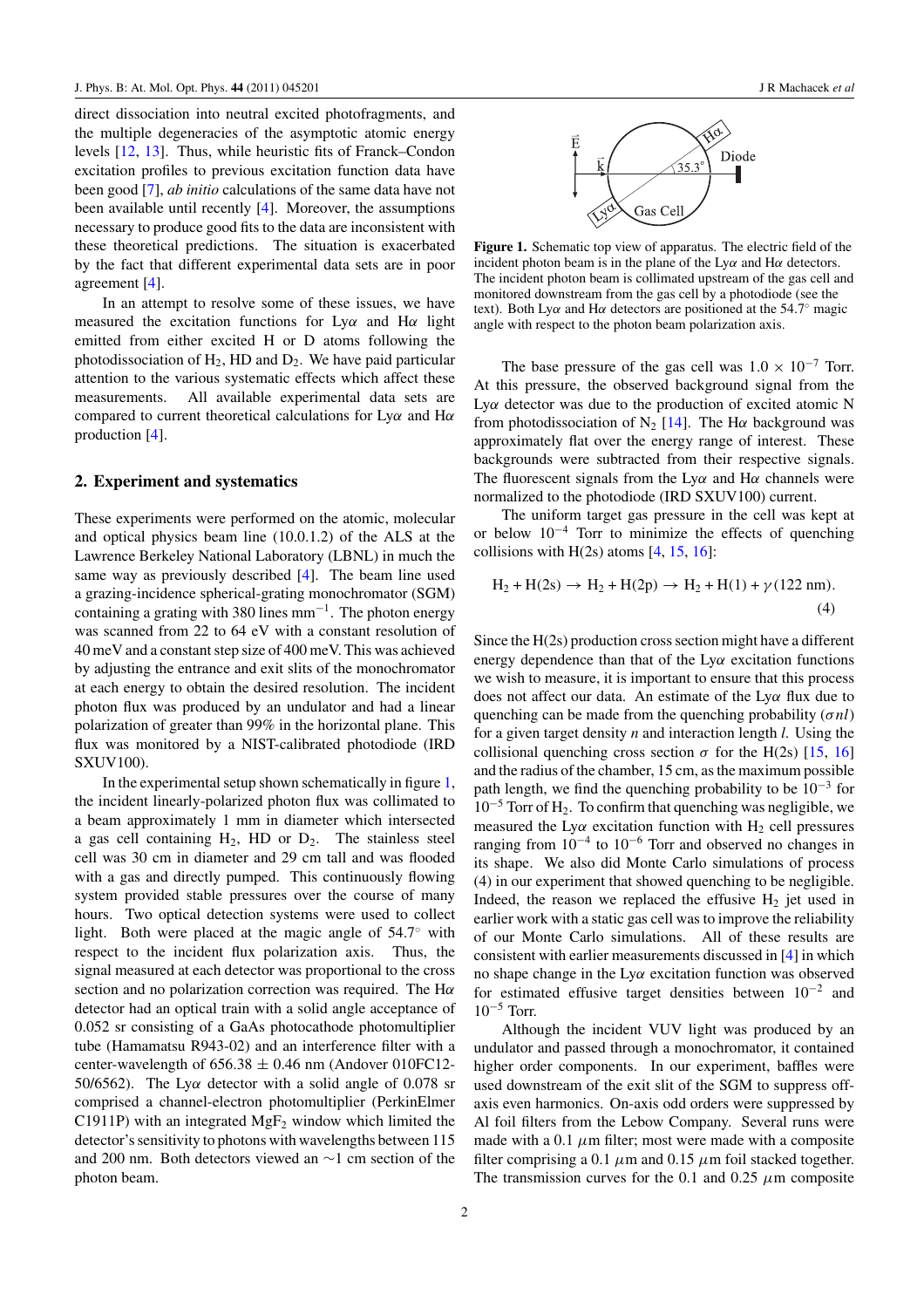

**Figure 2.** Transmission curve for 0.1 (solid line) and 0.25 *μ*m (dashed line) thick aluminium foil filters [17].

filters, obtained from the CXRO group at Lawrence Berkeley Lab [17] are shown in figure 2. We found no significant differences between the excitation functions measured with the 0.1 and 0.25  $\mu$ m filters, even though the thinner filter is roughly ten times more transparent to photons with energies just above the 72 eV Al cutoff. This gives us confidence that these filters removed the effects of higher odd harmonics in the beam.

Normalization to incident photon flux was accomplished by using a SXUV100 photodiode from IRD [18]. After 20 h of exposure or an integrated flux of approximately  $7 \times 10^{17}$ photons, the energy dependence of the diode response began to change. When the diode was removed from the system after more than 20 h of operation, the surface of the photodiode which the beam intersected was visibly discoloured. Although the target chamber was evacuated by a turbomolecular pump (Leybold TMP-150) backed by a Varian dry scroll pump resulting in a base pressure of  $1 \times 10^{-7}$  Torr without baking, the source of the blackened region appeared to be residual hydrocarbons in the vacuum which were deposited on the diode surface after cracking by the incident photon flux or the secondary electrons they produce [\[19](#page-8-0), [20\]](#page-8-0). Measurements of diode surfaces taken after exposure under similar conditions show approximately 3 nm of carbon deposition [21]. Another possible cause of diode response variation is the radiation damage due to the high photon flux. The literature from IRD indicates that an integrated flux of  $10^{19}$  photons at 50 eV will reduce the diode response to 90% of normal [18]. The variations in the diode response began occurring for at least an order of magnitude lower integrated flux. Thus, we believe that carbon contamination is the predominant cause of response decay.

Given the time dependence of the photodiode response (either the overall sensitivity or the energy dependence of this sensitivity), we took various measurements to determine how the measured excitation functions changed as the integrated flux increased. These measurements were taken at two different times, in December 2008 and June 2009. Between these two runs, the ALS upgraded from 'decay mode' (in which the ring is filled every 8 h) to 'top-off mode' (in which the ring is filled semi-continuously). It was found that during 'decay mode' runs the diode could be operated for approximately 20 h, corresponding to  $\sim$ 7 × 10<sup>17</sup> photons, before the change in the response of the photodiode became the primary systematic error. In 'top-off mode', we determined that the integrated flux required to degrade the diode response was about the same but this flux now required only about 10 h to accumulate. Ultimately, we chose to mitigate this problem by using multiple 'fresh' spots on the  $10 \times 10 \text{ mm}^2$  active region of the SXUV100 diode. Using this precaution, the cross-section measurements of the June 2009 run agreed with those taken in December 2008.

Operating within these constraints, we measured the production of Ly $\alpha$  and H $\alpha$  from the photodissociation of H<sub>2</sub>, HD and  $D_2$  from 22 to 64 eV. Multiple excitation functions were taken for each gas. Each data set underwent background subtraction and normalization to photodiode current which was corrected for the NIST calibrated efficiency. They were then combined using individual multiplicative scaling factors that minimized the energy-summed squared deviations of these scaled functions about their mean. The reported uncertainties at each energy are the standard deviation of the mean of the individual excitation functions about their mean. Since our measurements are not absolute, we have scaled our results to the theoretical results of Bozek *et al* [\[4\]](#page-7-0) at 50 eV. This produces the best agreement between current experimental results and the available theory. Using the Ly $\alpha$  count rate at 35 eV for H<sub>2</sub> of 10 kHz, an efficiency of the Ly*α* detector of 10%, a photon flux of  $10^{15}$  photons per second, an interaction length of 1 cm (as viewed by the detector), and a pressure of 10−<sup>6</sup> Torr at room temperature, we estimate the absolute cross section for the production of  $Ly\alpha$  from  $H_2$  photodissociation to be ∼0.1 Mbarn, which is in (surprisingly) good agreement with theory [\[4](#page-7-0)].

#### **3. Data and discussion**

Figures [3–](#page-5-0)[8](#page-6-0) contain our current results compared to both theory and previous experimental results [\[1–4](#page-7-0), [8,](#page-7-0) [22,](#page-8-0) [23](#page-8-0), [25,](#page-8-0) 26]. The theoretical curves presented in these figures are based on state-of-the-art calculations from Bozek *et al* [\[4\]](#page-7-0), and are discussed in detail in that reference and references therein. They represent solutions of the time-dependent Schrödinger equation using the exact non-relativistic Hamiltonian of  $H_2$ and the radiation–molecule interaction potential in the dipole approximation and the velocity gauge. Since our experimental results are not absolute, we have chosen to normalize our data (both of Bozek *et al* [\[4](#page-7-0)] and our current results) to theory at 50 eV. In this portion of the spectrum, the shape of our Ly*α* relative cross section closely matches that of theory. Normalization of the H*α* relative cross section at 50 eV was done for consistency. The systematic differences between the older data of Bozek *et al* [\[4](#page-7-0)] (blue circles) and the present data (red squares) shown in figures  $3, 5, 6$  $3, 5, 6$  $3, 5, 6$  $3, 5, 6$  $3, 5, 6$  and  $8$  illustrate the effects of high harmonic components of the beam and temporal degradation of the photodiode, as discussed above.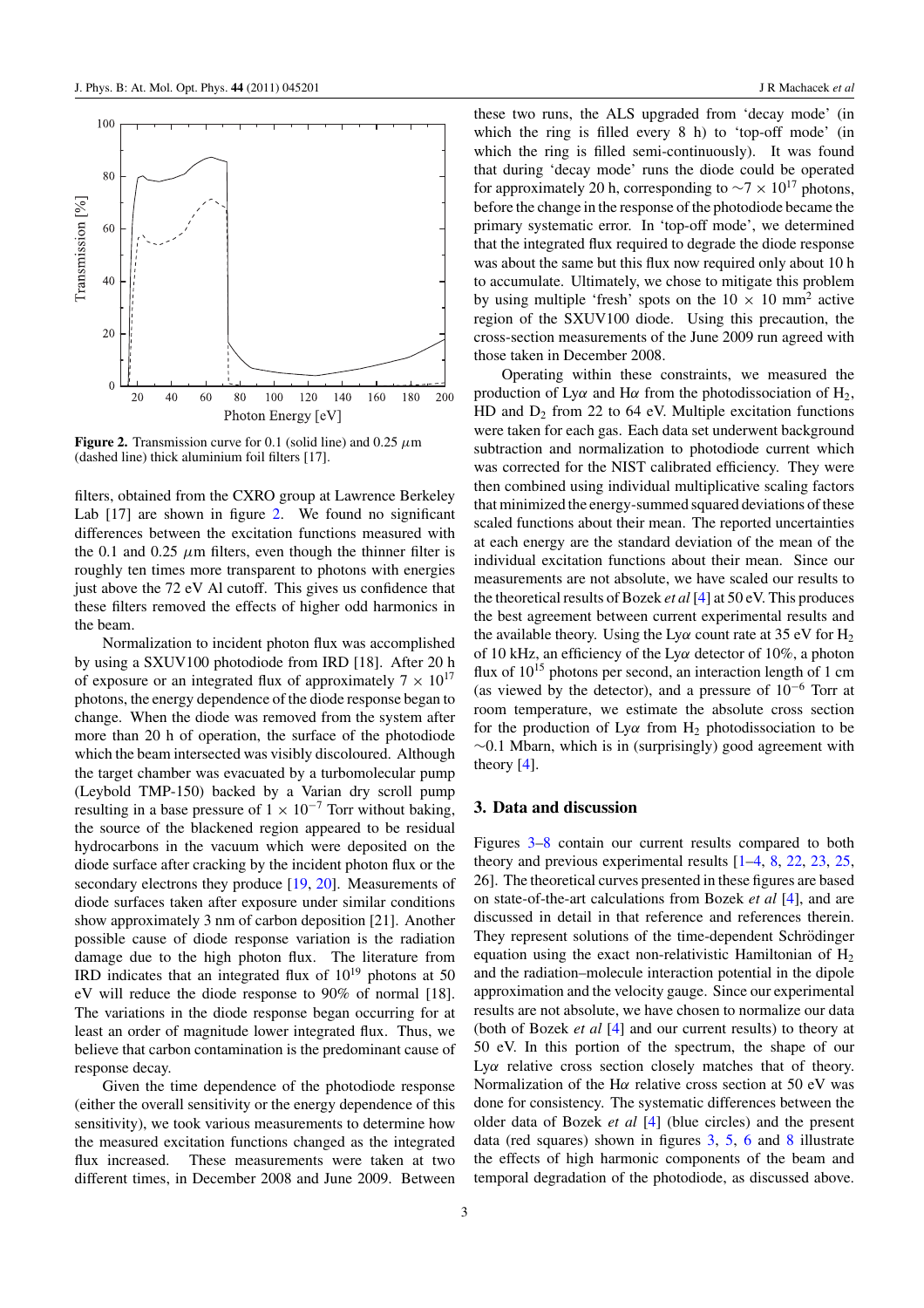<span id="page-5-0"></span>

**Figure 3.** Excitation functions for Ly*α* photoemission resulting from  $H<sub>2</sub>$  photodissociation by linearly-polarized light. Red squares represent experimental results normalized to theory at 50 eV; blue circles results of Bozek *et al* normalized at 50 eV [\[4\]](#page-7-0); green*/*grey triangles absolute results of Glass-Maujean *et al* [\[1\]](#page-7-0); black triangles results of Odagiri *et al* [\[3\]](#page-7-0); magenta diamonds results of Arai *et al* [\[23](#page-8-0)]; and the solid line represents the theoretical result from Bozek *et al* [\[4\]](#page-7-0).

Below ∼40 eV, the new data are consistently higher in all of the excitation functions. We did several tests to examine the effect of Al filters on the shape of the excitation functions for Ly*α* radiation. In experiments done with 'fresh' photodiodes, removal of the high harmonic component of the incident photon beam with these filters increased the excitation function peak heights by roughly 15% relative to the value at 50 eV. This alone is not sufficient to explain the difference we observe between the two data sets. We attribute the major source of difference to changes in the response of the photodiode that occurred because of carbon contamination. This consisted both of changes in the overall sensitivity and changes in the energy response of the photodiode.

We now consider the effect on the excitation functions of the isotopic composition of the target, considering only the present data and the theory of Bozek *et al* [\[4](#page-7-0)] (see figures 3[–8\)](#page-6-0). The Ly $\alpha$  data are more sensitive to isotopic composition than the H*α* data. The Ly*α* excitation functions are characterized by two local maxima, nominally at energies of 35 and 39 eV. (In the  $D_2$  experimental data, the lower energy feature is a 'shoulder'.) The low-energy feature is primarily due to dissociation of  $Q_2$  states (processes (3)), while the highenergy peak is the result of non-resonant  $H_2$  ionization and dissociation (process  $(2)$ ) [\[4\]](#page-7-0). In both theory and experiment, the cross section associated with the low-energy feature exhibits a significant drop as the target mass is increased. This is consistent with this feature being due to processes (3); as the mass increases the  $Q_2$  state dissociates more slowly and autoionization (process  $(3a)$  $(3a)$ ) diverts an increasing amount of flux away from neutral–neutral production (process [\(3](#page-2-0)*c*)). However, theory predicts an increase in the cross section of the high-energy Ly*α* peak with increasing mass, while we measure a level or downward trend.



**Figure 4.** The same as figure 3 but for HD molecules. Green triangles represent the absolute results of Glass-Maujean [\[8](#page-7-0)] and the solid line represents the theoretical result [26].



**Figure 5.** The same as figure  $3$  but for  $D_2$  molecules. Green triangles represent absolute results of Glass-Maujean [\[8\]](#page-7-0).

In the case of the H*α* excitation functions, two welldefined local maxima are observed at about 37 and 48 eV, again corresponding to  $Q_2$  dissociation and non-resonant dissociative ionization, respectively [\[4](#page-7-0)]. Compared with the Ly*α* data, the peak cross sections are relatively insensitive to the target mass. The low-energy peak does, however, increase slightly with increasing mass in both experiment and theory. This is inconsistent with the idea discussed above that autoionization should lower the fluorescence cross section of the low-energy peak as the target mass increases, suggesting that channel  $(3a)$  $(3a)$  may dominate the dissociation process leading to H*α* for all three targets. There is a hint of some target-mass-dependent substructure in the low-energy peak. While the  $D_2$  maximum is quite symmetric about its peak at 37 eV, the equivalent HD peak has a weak 'shoulder' at ∼35 eV, and the H<sub>2</sub> peak is somewhat asymmetric about its maximum between 35 and 38 eV.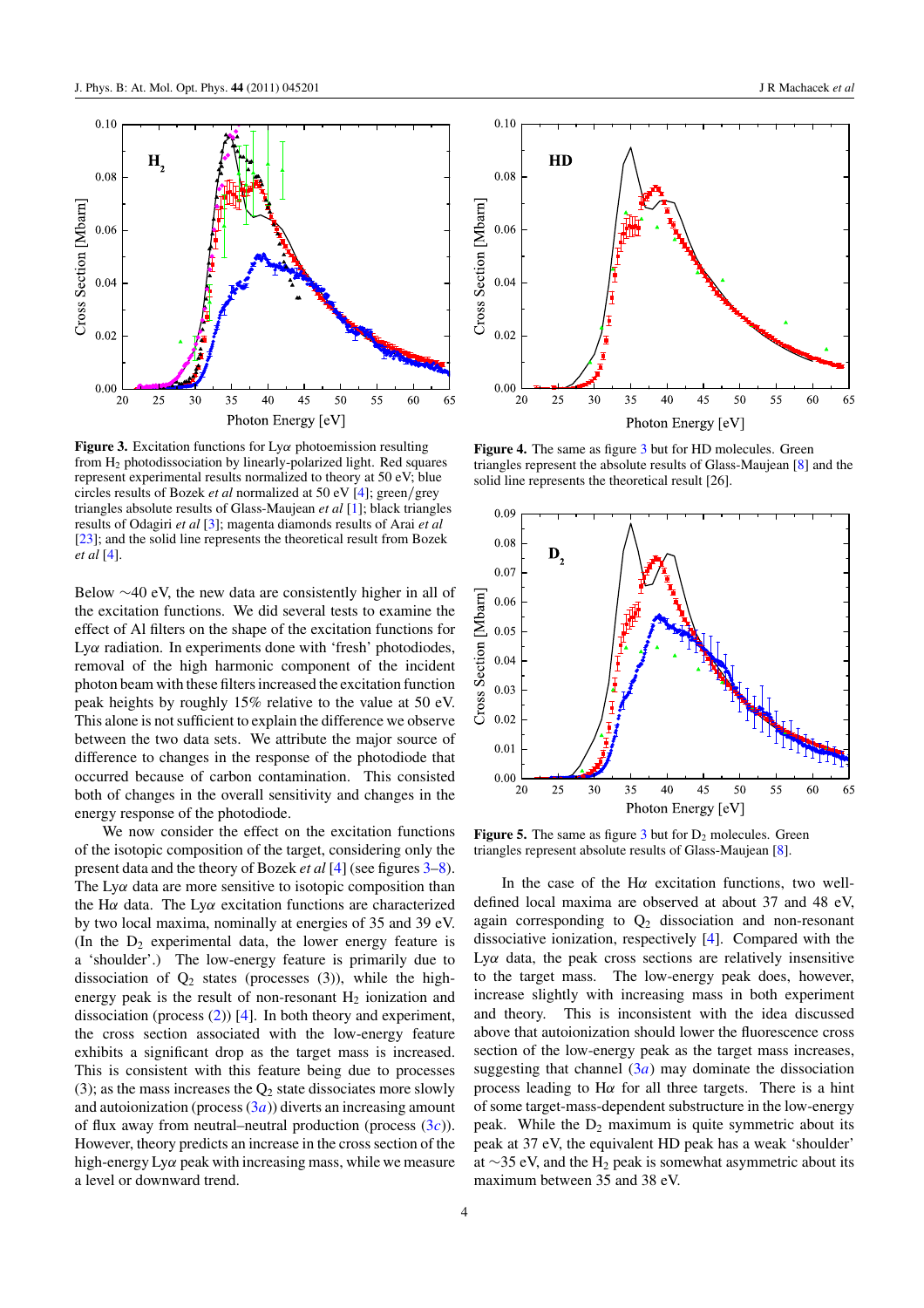

<span id="page-6-0"></span>

**Figure 6.** Excitation functions for H*α* photoemission resulting from H2 photodissociation by linearly-polarized light. Experiment: red squares represent results normalized to theory at 50 eV; blue circles the experimental result from Bozek *et al* also normalized at 50 eV [\[4\]](#page-7-0); green triangles the absolute results of Glass-Maujean *et al* [\[25\]](#page-8-0); orange diamonds the absolute results of Melero García *et al* [\[2](#page-7-0)]; and the solid line represents the theoretical result from Bozek *et al* [\[4\]](#page-7-0) which peaks at  $37$  eV with a value of 0.0295 Mbarn.

Our results are susceptible to the effects of cascading and *l*-dependent detection efficiency [\[2,](#page-7-0) [4](#page-7-0)], which have been discussed in detail by Glass-Maujean and co-workers [\[2](#page-7-0), [25\]](#page-8-0) and by Bozek *et al* [\[4](#page-7-0)]. The latter effects are not relevant for Ly*α* fluorescence, and are non-negligible only for emission from the 3s state in the energy regions below 33 eV and above 42 eV. For Ly*α* excitation functions in the photonenergy region between 35 and 45 eV, cascading may account for as much as 30% of the observed fluorescence. We note, however, that since the theory and experimental results for the excitation cross sections above 50 eV are in good agreement (after normalization), subtraction of a cascading contribution at lower energy will only degrade the overall agreement between experiment and theory. Moreover, above 30 eV, cascade contributions have only weak energy dependence and thus have minimal effect on the shape of the H*α* excitation functions (see [\[4\]](#page-7-0), figure 7).

When considering the contributions of the various Q states and direct, non-resonant ionization to the total Ly*α* signal, it is interesting to compare the results of *ab initio* theory [\[4](#page-7-0)] and a heuristic fit to the data using the method of Glass-Maujean and co-workers. In the latter case, we used absorption profiles obtained by Glass-Maujean and Schmoranzer [\[7](#page-7-0)], which in turn were based on the potential energy curves of Sanchez and Martin [\[27\]](#page-8-0) and Sharp [\[28](#page-8-0)] and the electronic transition dipole moment functions calculated by Borges and Bielschowsky [\[13](#page-8-0)]. Figure [9](#page-7-0) shows the results of this fitting procedure; table 1 shows the relative contributions of the various Q states and non-resonant ionization. It should be noted that this fit is not unique and other combinations of states may yield fits of similar quality. Attempts to include several  $Q^{-1}\Sigma$ states, however, produced qualitatively worse results. Each absorption profile was normalized to unity at its maximum.



**Figure 7.** The same as figure 6 but for HD molecules. The theoretical result peaks at 36 eV with a value of 0.0304 Mbarn from [26].



**Figure 8.** The same as figure 6 but for  $D_2$  molecules. The theoretical result peaks at 36 eV with a value of 0.0340 Mbarn from [\[4](#page-7-0)].

**Table 1.** Contributions of various Q states to the measured  $H_2$  Ly $\alpha$ excitation function as determined by empirical fitting (see the text, figure [9\)](#page-7-0).

| State                        | Contribution<br>(Mbarn) | Assignment                       | Fragments          |
|------------------------------|-------------------------|----------------------------------|--------------------|
| $Q_1$ <sup>1</sup> $\Pi$ (1) | 0.008                   | ${}^{1}\Pi_u(2p\sigma_u3d\pi_g)$ | $H(1s) + H(2p)$    |
| $Q_2$ <sup>1</sup> $\Pi$ (1) | 0.060                   | ${}^1\Pi_u(2p\pi_u2s\sigma_g)$   | $H(2p) + H(2s)$    |
| $Q_2$ <sup>1</sup> $\Pi$ (4) | 0.051                   | ${}^{1}\Pi_u(2p\pi_u4s\sigma_g)$ | $H(2p) + H(n = 4)$ |
| $Q_3$ <sup>1</sup> $\Pi$ (2) | 0.013                   | ${}^1\Pi_u(2s\sigma_g3p\pi_u)$   | $H(2s) + H(3l)$    |
| $H^*$                        | 0.054                   | $2p\pi_{u}$                      | $H(n = 2p) + H^+$  |

Thus, the contributions to the fit in table 1 represent the maximum absolute cross section (Mb) for each of the fitted profiles. Our fit reproduces the data quite well below 45 eV, indicating the importance of both the doubly-excited Q states and non-resonant ionization.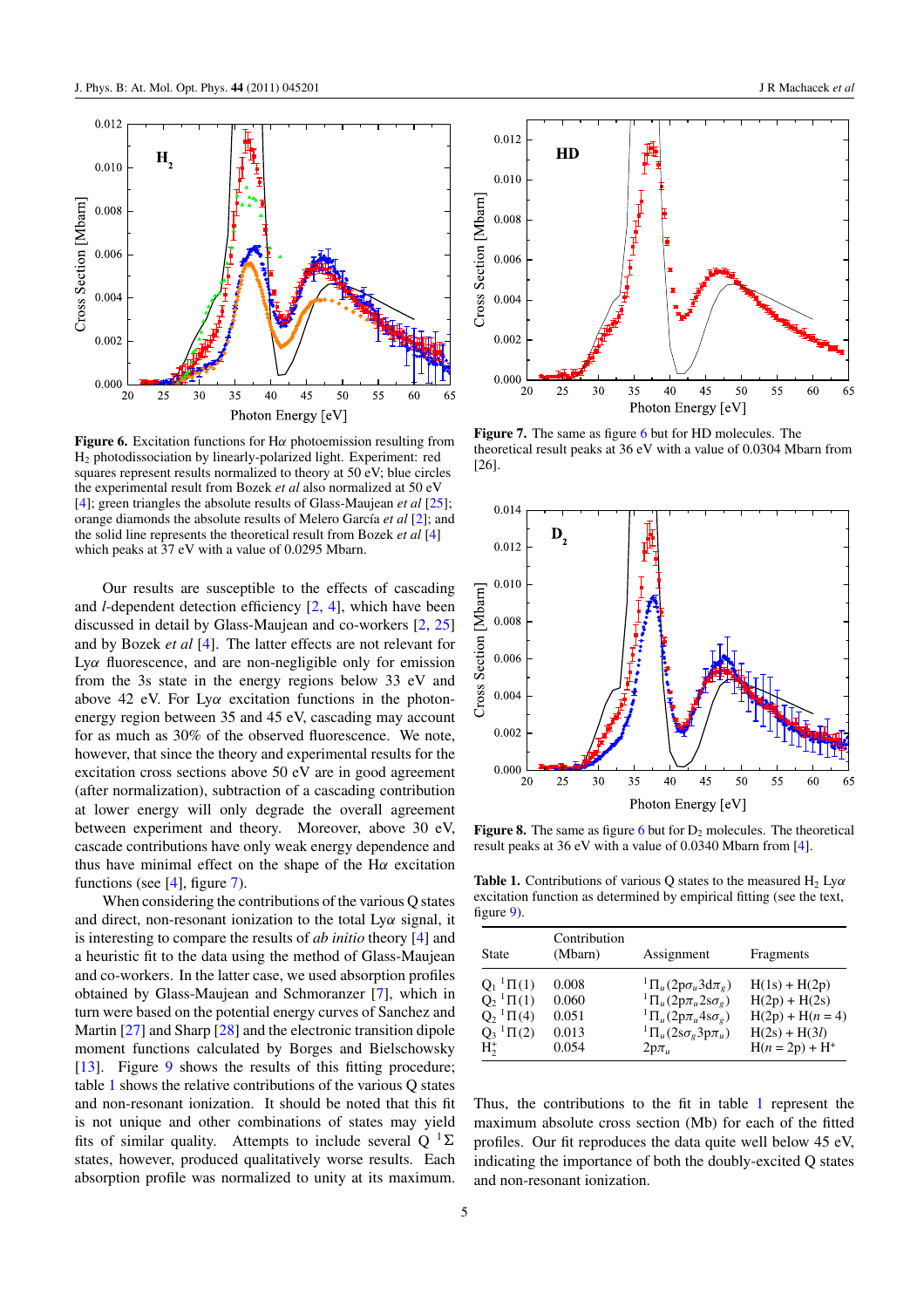<span id="page-7-0"></span>

Figure 9. Red squares represent experimental results from figure [3.](#page-5-0) Heuristic fit contributions: solid green line represents  $Q_2^{-1}\Pi(4)$ ; solid blue line H<sub>2</sub><sup><sup>1</sup></sup>  $\Pi$ <sub>2</sub><sup>1</sup>  $\Pi$ <sub>(2</sub><sup>1</sup>); dashed blue line  $Q_1$ <sup>1</sup> $\Pi$ <sub>(1</sub><sup>1</sup>); and solid line the total.

The most interesting result of the fit shown in figure 9 is the need for a significant contribution from a  $Q_3$  state which, according to the theory of Bozek *et al* [4], has essentially no probability of being excited. The presence of a  $Q_3$  contribution is consistent with the conclusions of [7], even though the present data differ significantly in other ways. Our fit also gives more weight to non-resonant ionization in comparison with  $Q<sub>2</sub>$  than does the theory. It is clear from the observed 27 eV threshold energy of the excitation function that  $Q_1^{-1}\Sigma(1)$  states do not contribute to the Ly*α* fluorescence. This is consistent with previous measurements [3, [25\]](#page-8-0). Such a component might be expected given its predicted excitation threshold at ∼25 eV [7]. However, the  $Q_1^{-1} \Sigma(1)$  states are expected to result in little fluorescence because of their propensity to produce ion pairs [\[25](#page-8-0)].

Because of their comprehensive nature, the present measurements provide a stringent test of theory. They do, however, represent an integration over all possible photofragmentation channels leading to a given separatedatom *n*-level. As such, it is difficult to isolate individual dissociation processes. The detailed interaction between the various dissociation channels is very difficult to characterize theoretically in  $H_2$ . This is because the asymptotic degeneracy of the separated atom states causes large interactions between the converging adiabats at intermediate nuclear separations. This difficulty is likely a significant contributor to the disagreements we observe between the experiment and theory. One way to further probe the difference between the theoretical and experimental results is to perform state-specific measurements which would allow a more detailed examination of some of the processes involved in the dissociation. Such state-specific measurements of the dissociation of doublyexcited H<sub>2</sub> into H(2p) + H(2p) using coincident detection of Lyα photons have been done  $[3, 24]$  $[3, 24]$ . However these are difficult measurements and necessarily limited in the choice of final states. To our knowledge, no theoretical calculations have been done to compare with these measurements.

It may also be possible to further test elements of theory by measuring the linear and circular polarization of the fluorescence of photofragments created by the dissociation of states excited by linearly- or circularly-polarized light. Such polarization measurements contain information about coherences between dissociating channels and thus provide a different way to probe the complex interaction between the various dissociation channels.

#### **4. Conclusion**

The comprehensive excitation-function data set for Ly*α* and H $\alpha$  fluorescence from the photodissociation of H<sub>2</sub> and D<sub>2</sub> for energies at which doubly-excited states are produced has been extended to include HD targets. Previous measurements of this process by us were hampered by systematic effects which have been corrected. However, agreement between the existing experimental measurements and the best available theory is still poor. Extensive development of theoretical calculations in conjunction with more detailed experimental measurements to elucidate the causes of these discrepancies is highly desirable.

#### **Acknowledgments**

We would like to thank the referees for many helpful comments, J F Perez-Torres and Drs Fernando Martin and Jose Luis Sanz-Vicario for extending their theory to HD and Drs Harvey Gould and Jack Maseberg for useful conversations. This work was funded by the DOE through the use of the ALS, the NSF through grants PHY-0653379 and PHY-0821385, and ANSTO (Access to Major Research Facilities Programme).

#### **References**

- [1] Glass-Maujean M, Klumpp S, Werner L, Ehresmann A and Schmoranzer H 2004 *J. Phys. B: At. Mol. Opt. Phys.* **37** [2677](http://dx.doi.org/10.1088/0953-4075/37/13/005)
- [2] Melero García E, Álvarez Ruiz J, Menmuir S, Rachlew E, Erman P, Kivimaki A, Glass-Maujean M, Richter R ¨ and Coreno M 2006 *J. Phys. B: At. Mol. Opt. Phys.* **39** [205](http://dx.doi.org/10.1088/0953-4075/39/2/001)
- [3] Odagiri T, Murata M, Kato M and Kouchi N 2004 *J. Phys. B: At. Mol. Opt. Phys.* **37** [3909](http://dx.doi.org/10.1088/0953-4075/37/19/010)
- [4] Bozek J D, Furst J E, Gay T J, Gould H, Kilcoyne A L D, Machacek J R, Martin F, McLaughlin K W and Sanz-Vicario J L 2006 *J. Phys. B: At. Mol. Opt. Phys.* **39** [4871](http://dx.doi.org/10.1088/0953-4075/39/23/006)
	- Bozek J D, Furst J E, Gay T J, Gould H, Kilcoyne A L D, Machacek J R, Martin F, McLaughlin K W and Sanz-Vicario J L 2008 *J. Phys. B: At. Mol. Opt. Phys.* **41** [039801](http://dx.doi.org/10.1088/0953-4075/41/3/039801)
	- Bozek J D, Furst J E, Gay T J, Gould H, Kilcoyne A L D, Machacek J R, Martin F, McLaughlin K W and Sanz-Vicario J L 2009 *J. Phys. B: At. Mol. Opt. Phys.* **42** [029801](http://dx.doi.org/10.1088/0953-4075/42/2/029801)
- [5] Kouchi N, Ukai M and Hatano Y 1997 *J. Phys. B: At. Mol. Opt. Phys.* **30** [2319](http://dx.doi.org/10.1088/0953-4075/30/10/008)
- [6] Hatano Y 1999 *Phys. Rep.* **[313](http://dx.doi.org/10.1016/S0370-1573(98)00086-6)** 109
- [7] Glass-Maujean M and Schmoranzer H 2005 *J. Phys. B: At. Mol. Opt. Phys.* **38** [1093](http://dx.doi.org/10.1088/0953-4075/38/8/002)
- [8] Glass-Maujean M 1986 *J. Chem. Phys.* **85** [4830](http://dx.doi.org/10.1063/1.451717)
- [9] Ferland G J 2003 *Annu. Rev. Astron. Astrophys.* **41** [517](http://dx.doi.org/10.1146/astro.2003.41.issue-1)